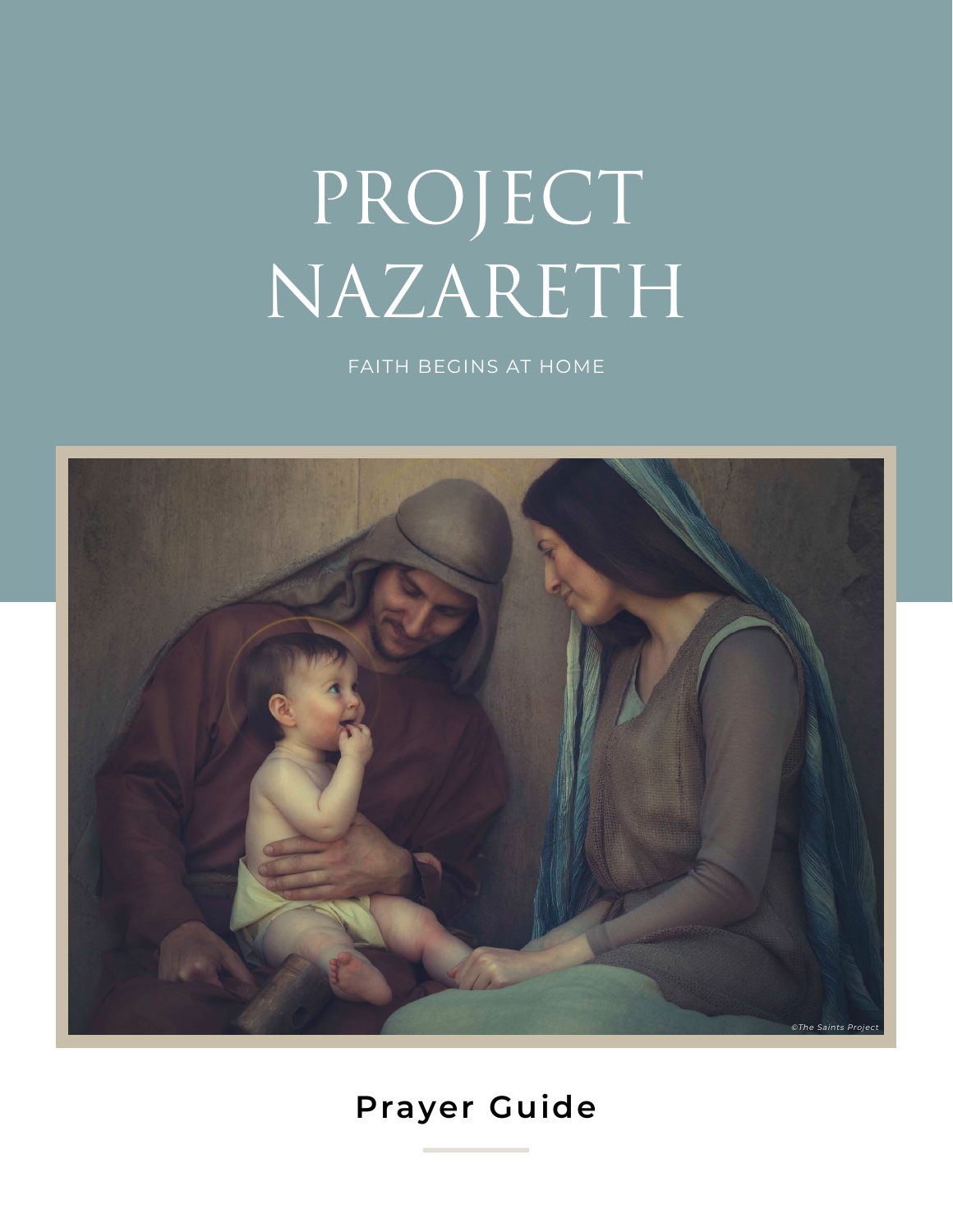"Prayer is the oxygen of the soul."

**St. Pio of Pietrelcina ("Padre Pio")**



#### **WELCOME**

Just as breathing underlies any physical effort we undertake, so prayer must be the source and sustenance of all our spiritual efforts. That includes our personal journey of ongoing spiritual formation, as well as the task of guiding our children in their own journey of discipleship. God wants to be in relationship with you. He invites each and every one of us to a deeply personal and intimate friendship, and like any good friendship, the foundation of that lived relationship is communication. Your own ongoing communication with God through your prayer life will be carefully observed by your children and will often serve as the base of their own prayer lives. This will usually begin with imitation, but your example will continue to serve as a powerful witness to them as they grow and develop their own unique spirituality and habits of prayer.

By making regular prayer the spiritual "breath" of our family's rhythm of life, we invite the Holy Spirit to be consistently present as we grow together as a family in our relationship with God. Every family's prayer life will be unique, as will the personal prayer life of each of its members. It is this same Holy Spirit who helps us as parents to discern which prayers, and how often we pray them, will best serve the needs of our own family. Below you will find a list of some of the most foundational prayers in our rich Catholic tradition, as well as some tips for praying together as a family. We hope that you find these helpful as you continually discover how the Lord is guiding your family's formation in faith.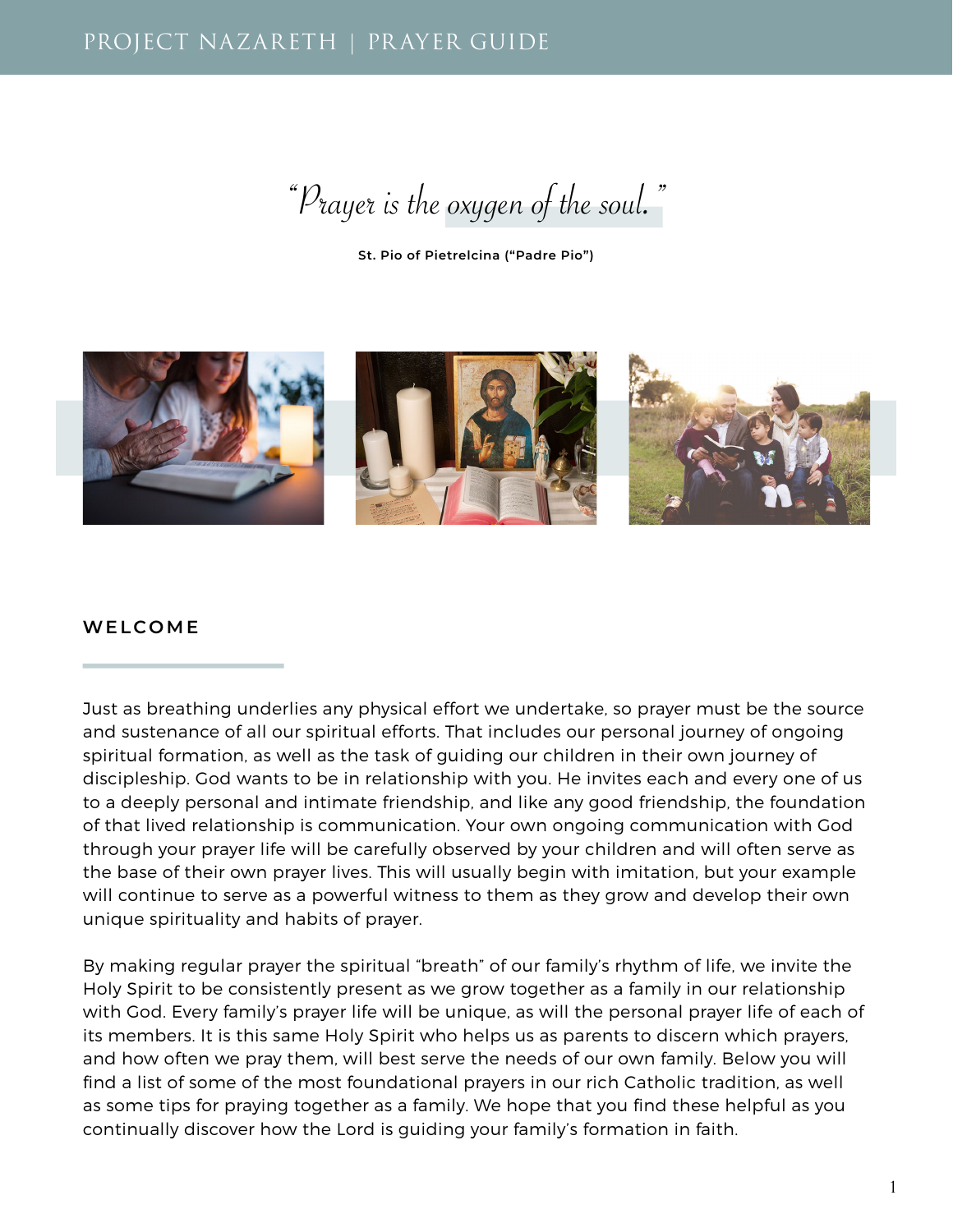# **TABLE OF CONTENTS**

# **Foundational Catholic Prayers**

| Act of Spiritual Communion  4          |  |
|----------------------------------------|--|
|                                        |  |
|                                        |  |
|                                        |  |
| Hail, Holy Queen (Salve Regina)  5     |  |
|                                        |  |
|                                        |  |
|                                        |  |
| Regina Caeli (Queen of Heaven)  6      |  |
| Prayer to St. Michael the Archangel  6 |  |
|                                        |  |
|                                        |  |
|                                        |  |
|                                        |  |
|                                        |  |
|                                        |  |

# **Tips for Family Prayer**

| Prayers Throughout the Day  11 |  |
|--------------------------------|--|
|                                |  |
|                                |  |
|                                |  |
|                                |  |
|                                |  |
|                                |  |
|                                |  |

#### **Quick Reference for Important Lists**

| The 5 Precepts of the Church  18 |  |
|----------------------------------|--|
|                                  |  |
| The Corporal Works of Mercy  19  |  |
| The Spiritual Works of Mercy  19 |  |
|                                  |  |
|                                  |  |
|                                  |  |
|                                  |  |

**PRAYER** is in fact the recognition of our limitation and our dependence: we **come from** God, we **belong to** God and **we return** to God!

POPE ST. JOHN PAUL II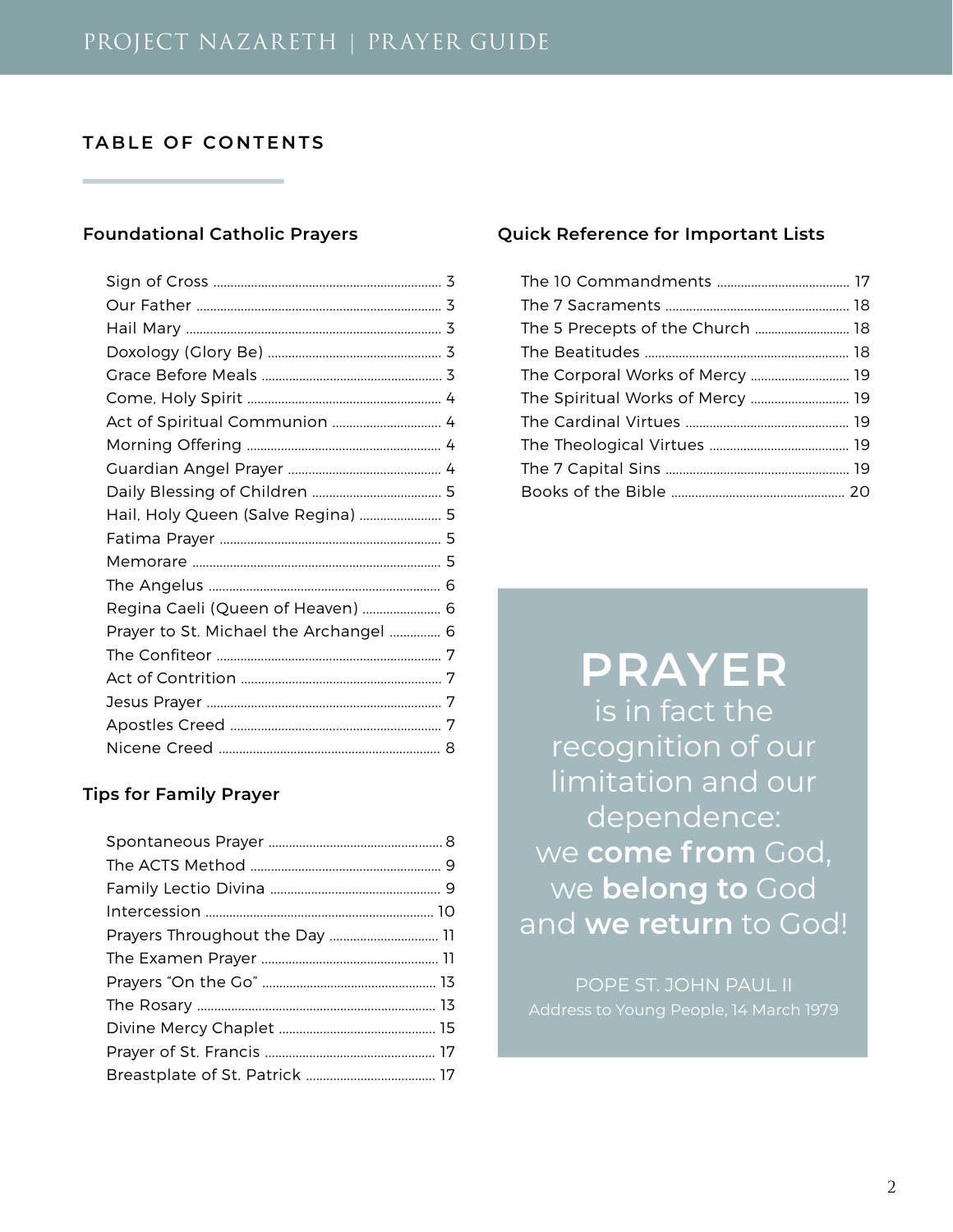# **FOUNDATIONAL CATHOLIC PRAYERS**

#### **SIGN OF CROSS**

In the name of the Father, and of the Son, and of the Holy Spirit. Amen.



# **OUR FATHER**

Our Father, Who art in Heaven, hallowed be Thy name; Thy Kingdom come, Thy will be done on earth as it is in Heaven. Give us this day our daily bread; and forgive us our trespasses as we forgive those who trespass against us; and lead us not into temptation but deliver us from evil. Amen.

# **HAIL MARY**

Hail Mary full of Grace, the Lord is with thee. Blessed are thou amongst women and blessed is the fruit of thy womb Jesus. Holy Mary, Mother of God, pray for us sinners now and at the hour of our death. Amen.

# **DOXOLOGY (GLORY BE)**

Glory be to the Father, and to the Son, and to the Holy Spirit. As it was in the beginning, is now and ever shall be, world without end. Amen.

# **GRACE BEFORE MEALS**

Bless us, O Lord, and these Thy gifts, which we are about to receive from Thy bounty, through Christ our Lord. Amen.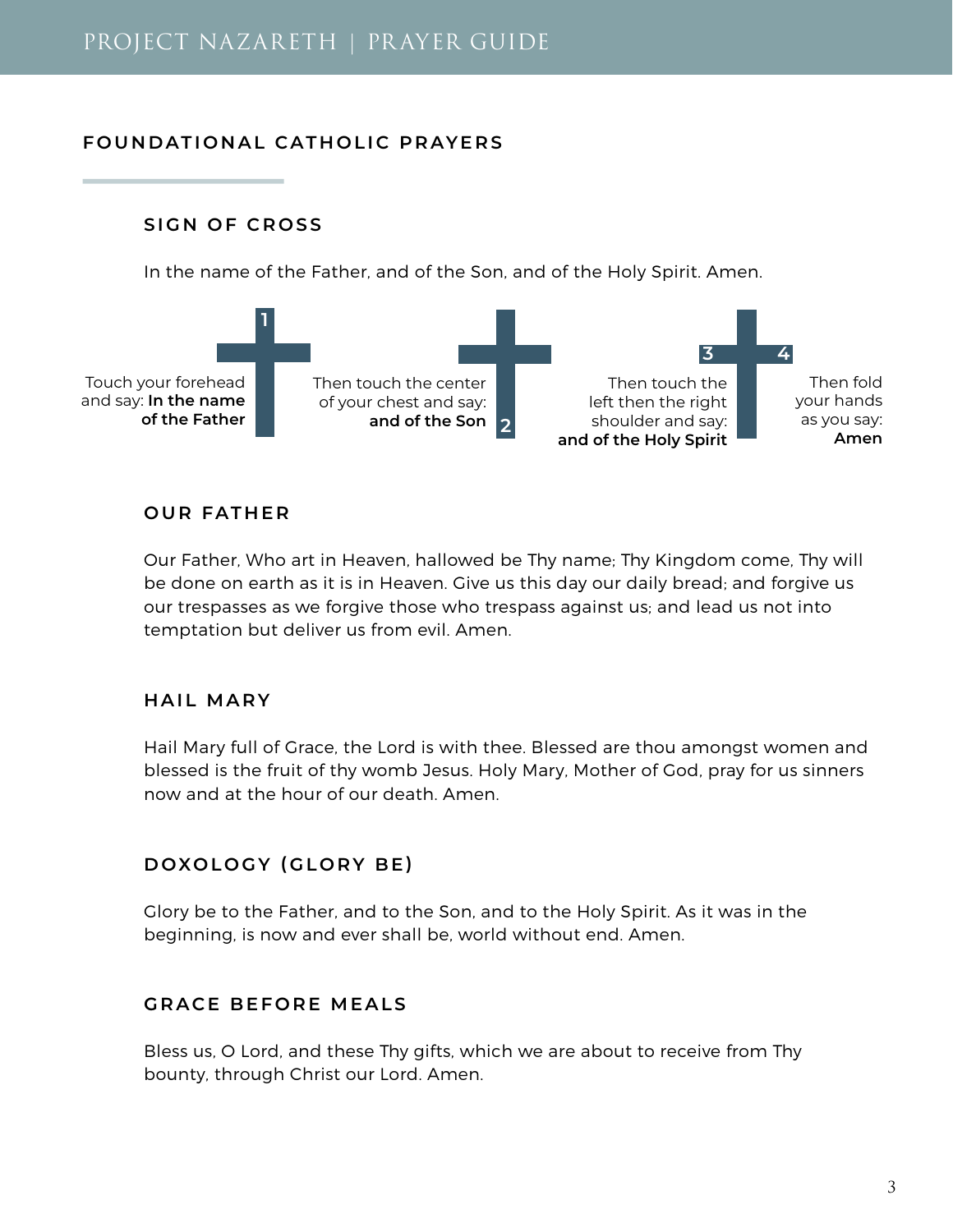# **COME, HOLY SPIRIT**

Come, Holy Spirit, fill the hearts of Your faithful and enkindle in them the fire of Your love. Send forth Your Spirit and they shall be created. And You shall renew the face of the earth.

Let us pray. O God, Who taught the hearts of the faithful by the light of the Spirit, grant us in the same Spirit to be truly wise, and ever to rejoice in His consolation, through Christ, our Lord. Amen.



# **ACT OF SPIRITUAL COMMUNION**

To be prayed when you are not able to attend Mass and/or receive Holy Communion

My Jesus, I believe that you are present in the Most Blessed Sacrament. I love you above all things, and I desire to receive you into my soul. Since I cannot at this moment receive you sacramentally, come at least spiritually into my heart. I embrace you as if you were already there and unite myself wholly to you. Never permit me to be separated from you. Amen.

# **MORNING OFFERING**

O Jesus, through the Immaculate Heart of Mary, I offer you my prayers, works, joys, and sufferings of this day for all the intentions of your Sacred Heart, in union with the Holy Sacrifice of the Mass throughout the world, for the salvation of souls, the reparation of sins, the reunion of all Christians, and in particular for the intentions of the Holy Father this month. Amen.

# **GUARDIAN ANGEL PRAYER**

Angel of God, my guardian dear, to whom God's love commits me here, ever this day, be at my side, to light and guard, rule and guide. Amen.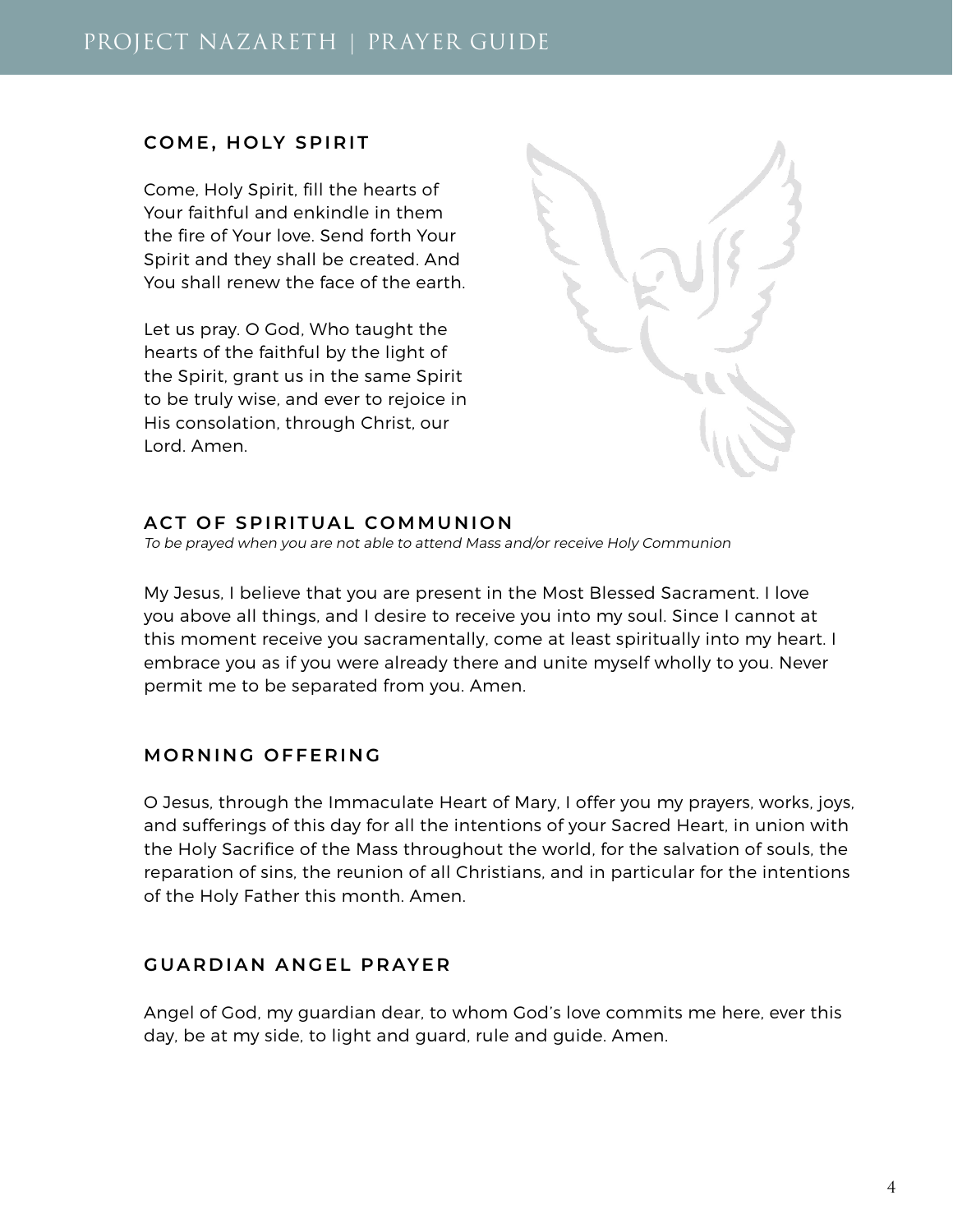# **DAILY BLESSING OF CHILDREN**

Parents have the ability and are encouraged to bless their children daily, especially right before bed. This can be as simple as tracing the cross on their forehead with your thumb and saying one of the following phrases: "May God bless you," "May God keep you safe", "God be with you," "God be in your heart," or "May God bless and protect you."

# **HAIL, HOLY QUEEN (SALVE REGINA)**

Hail, Holy Queen, Mother of Mercy, our life, our sweetness and our hope. To thee do we cry, poor banished children of Eve. To thee do we send up our sighs, mourning and weeping in this valley of tears. Turn then, most gracious advocate, thine eyes of mercy toward us, and after this our exile show unto us the blessed fruit of thy womb, Jesus. O clement, O loving, O sweet Virgin Mary. Pray for us O Holy Mother of God, that we may be made worthy of the promises of Christ. Amen.



O My Jesus, forgive us our sins, save us from the fires of Hell and lead all souls to Heaven, especially those who are in most need of Thy mercy. Amen.

# **MEMORARE**

Remember, O most gracious Virgin Mary, that never was it known that anyone who fled to thy protection, implored thy help, or sought thy intercession, was left unaided. Inspired by this confidence I fly unto thee, O Virgin of virgins, my Mother. To thee do I come, before thee I stand, sinful and sorrowful. O Mother of the Word Incarnate, despise not my petitions, but in thy mercy hear and answer me. Amen.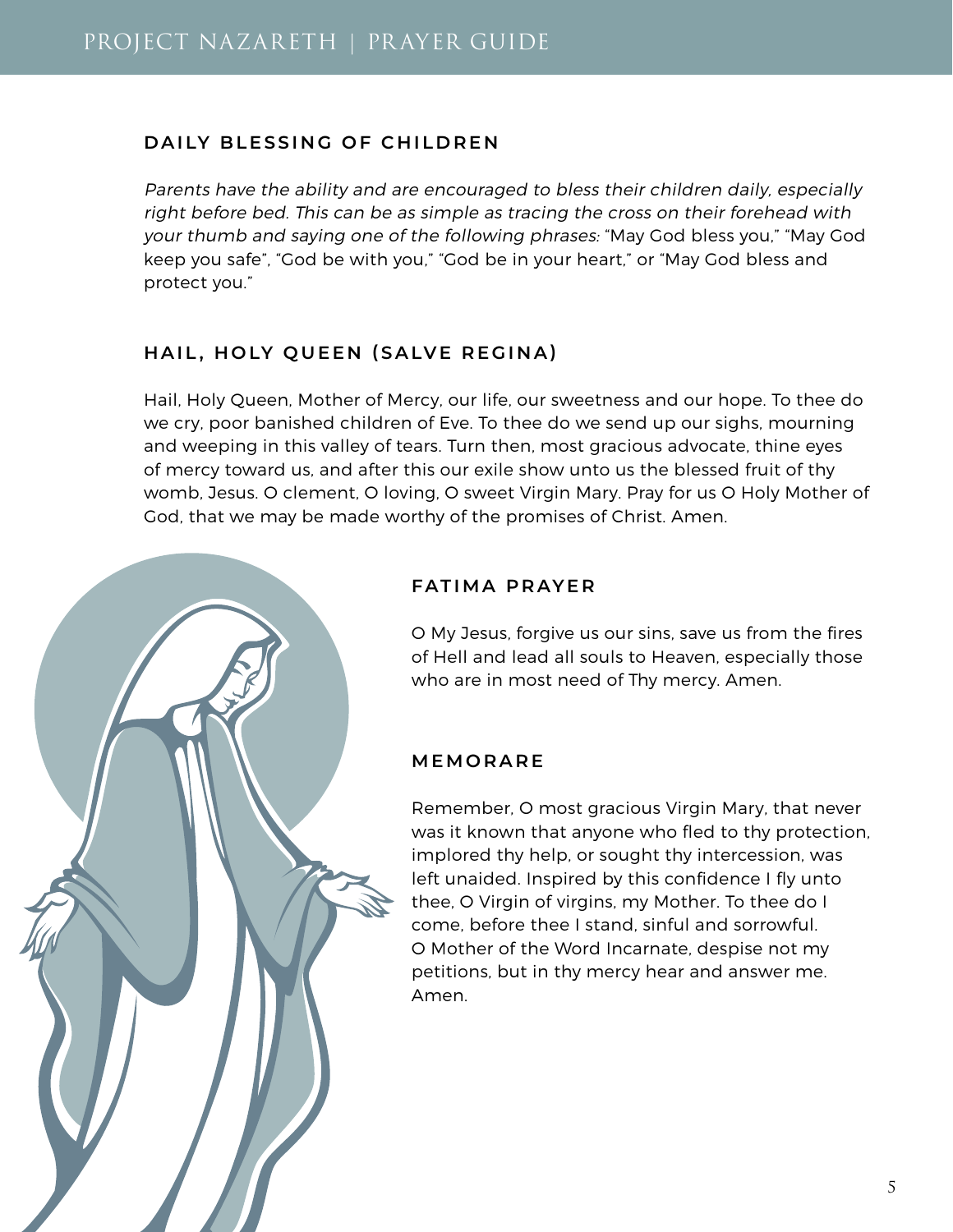#### **THE ANGELUS**

Often prayed at 6:00AM, Noon, and/or 6:00PM

The Angel of the Lord declared to Mary: And she conceived of the Holy Spirit.

Hail Mary...

Behold the handmaid of the Lord: Be it done unto me according to Thy word.

Hail Mary...

And the Word was made Flesh: And dwelt among us.

Hail Mary...

Pray for us, O Holy Mother of God: That we may be made worthy of the promises of Christ.

Let us pray: Pour forth, we beseech Thee, O Lord, Thy grace into our hearts; that we, to whom the incarnation of Christ, Thy Son, was made known by the message of an angel, may by His Passion and Cross be brought to the glory of His Resurrection, through the same Christ Our Lord. Amen.

# **REGINA CAELI (QUEEN OF HEAVEN)**

Queen of Heaven, rejoice, alleluia. The Son whom you merited to bear, alleluia, has risen as he said, alleluia. Pray for us to God, alleluia. Rejoice and be glad, O Virgin Mary, alleluia! For the Lord has truly risen, alleluia. Let us pray: O God, who through the resurrection of your Son, our Lord Jesus Christ, did vouchsafe to give joy to the world; grant, we beseech you, that through his Mother, the Virgin Mary, we may obtain the joys of everlasting life, through the same Christ our Lord. Amen.

**PRAYER TO ST. MICHAEL THE ARCHANGEL**

Occasionally prayed after Mass

St. Michael the Archangel, defend us in battle. Be our protection against the wickedness and snares of the Devil. May God rebuke him, we humbly pray, and do thou, O prince of the heavenly hosts, by the power of God, cast into hell Satan, and all the evil spirits, who prowl about the world seeking the ruin of souls. Amen.

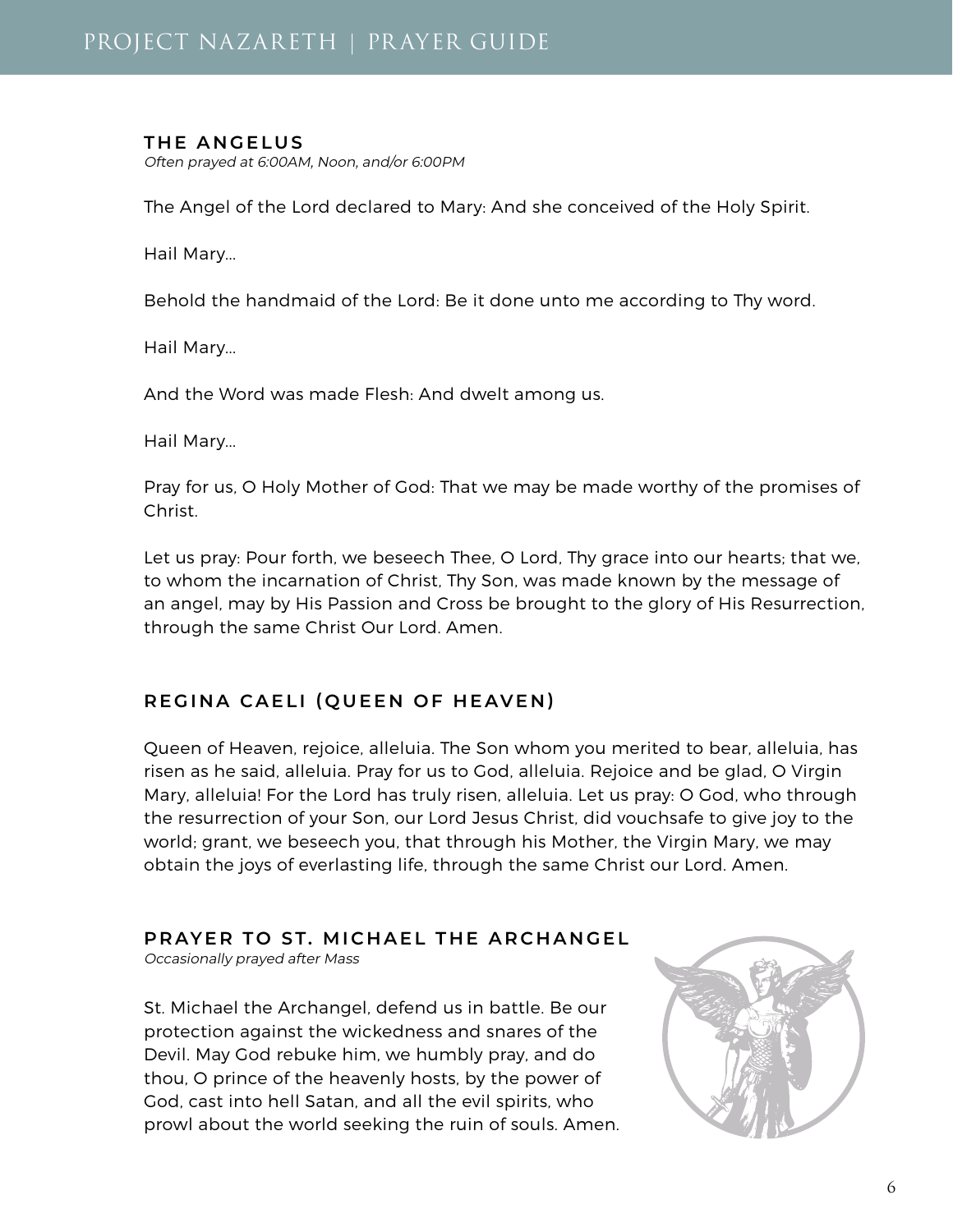#### **THE CONFITEOR**

Most often prayed during Mass

I confess to almighty God and to you, my brothers and sisters, that I have greatly sinned, in my thoughts and in my words, in what I have done and in what I have failed to do, through my fault, through my fault, through my most grievous fault; therefore I ask blessed Mary ever Virgin, all the Angels and Saints, and you, my brothers and sisters, to pray for me to the Lord our God.

# **ACT OF CONTRITION**

Most often prayed during the Sacrament of Reconciliation

O my God, I am heartily sorry for having offended Thee, and I detest all my sins because of Thy just punishments, but most of all because they offend Thee, my God, who art all good and deserving of all my love. I firmly resolve with the help of Thy grace to sin no more and to avoid the near occasion of sin. Amen.

# **JESUS PRAYER**

Lord Jesus Christ, Son of the living God, have mercy on me, a sinner.

# **APOSTLES' CREED**

I believe in God, the Father Almighty, Creator of Heaven and earth; and in Jesus Christ, His only Son Our Lord, who was conceived by the Holy Spirit, born of the Virgin Mary, suffered under Pontius Pilate, was crucified, died, and was buried. He descended into hell; on the third day He rose again from the dead;

He ascended into Heaven, and is seated at the right hand of God, the Father almighty; from there He shall come to judge the living and the dead. I believe in the Holy Spirit, the holy Catholic Church, the communion of saints, the forgiveness of sins, the resurrection of the body and life everlasting. Amen.

I believe in GOD...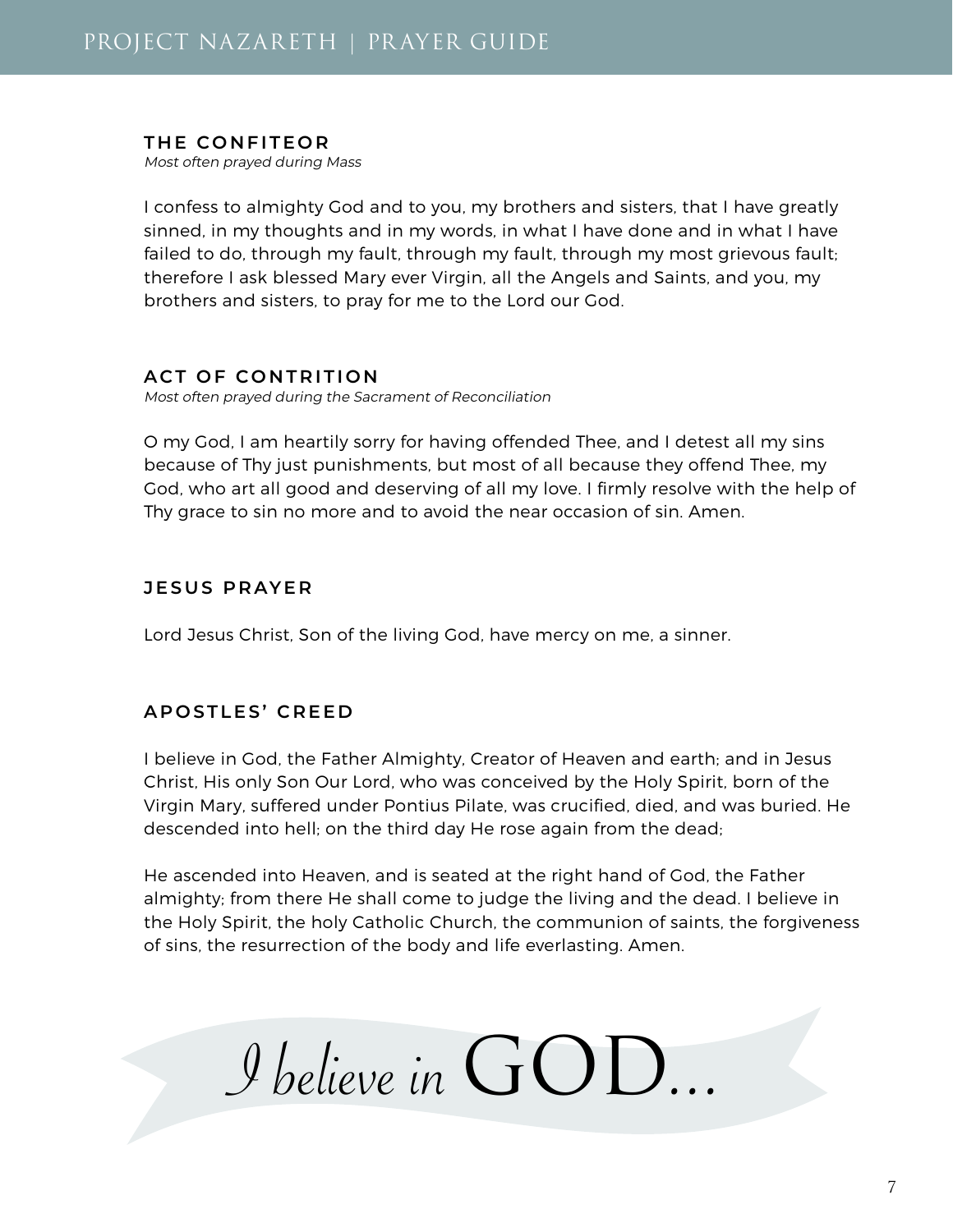#### **NICENE CREED**

I believe in one God, the Father almighty, maker of heaven and earth, of all things visible and invisible. I believe in one Lord Jesus Christ, the Only Begotten Son of God, born of the Father before all ages.

God from God, Light from Light, true God from true God, begotten, not made, consubstantial with the Father; through him all things were made. For us men and for our salvation he came down from heaven, and by the Holy Spirit was incarnate of the Virgin Mary, and became man.

For our sake he was crucified under Pontius Pilate, he suffered death and was buried, and rose again on the third day in accordance with the Scriptures. He ascended into heaven and is seated at the right hand of the Father. He will come again in glory to judge the living and the dead and his kingdom will have no end.

I believe in the Holy Spirit, the Lord, the giver of life, who proceeds from the Father and the Son, who with the Father and the Son is adored and glorified, who has spoken through the prophets. I believe in one, holy, catholic and apostolic Church. I confess one Baptism for the forgiveness of sins and I look forward to the resurrection of the dead and the life of the world to come. Amen.

# **TIPS FOR FAMILY PRAYER**

#### **SPONTANEOUS PRAYER:**

It is an important skill in the life of discipleship to be able to pray spontaneously. This might come more naturally to some than to others but having a structure or a guiding formula to follow can be a great tool for us to strengthen that skill. This is especially true for children as they grow in their comfort with spontaneous prayer. The following formula A.C.T.S. is one example of a framework to aid spontaneous prayer. Follow this process and voice your prayer in your own words within each of these categories. It is an important skill in the life of discipleship to be able to pray spontaneously. This might come more naturally to some than to others but having a structure or a guiding formula to follow can be a great tool for us to strengthen that skill. This is especially true for children as they grow in their comfort with spontaneous prayer. The following formula A.C.T.S. is one example of a framework to aid spontaneous prayer. Follow this process and voice your prayer in your own words within each of these categories.

**ADORATION | CONTRITION | THANKSGIVING | SUPPLICATION**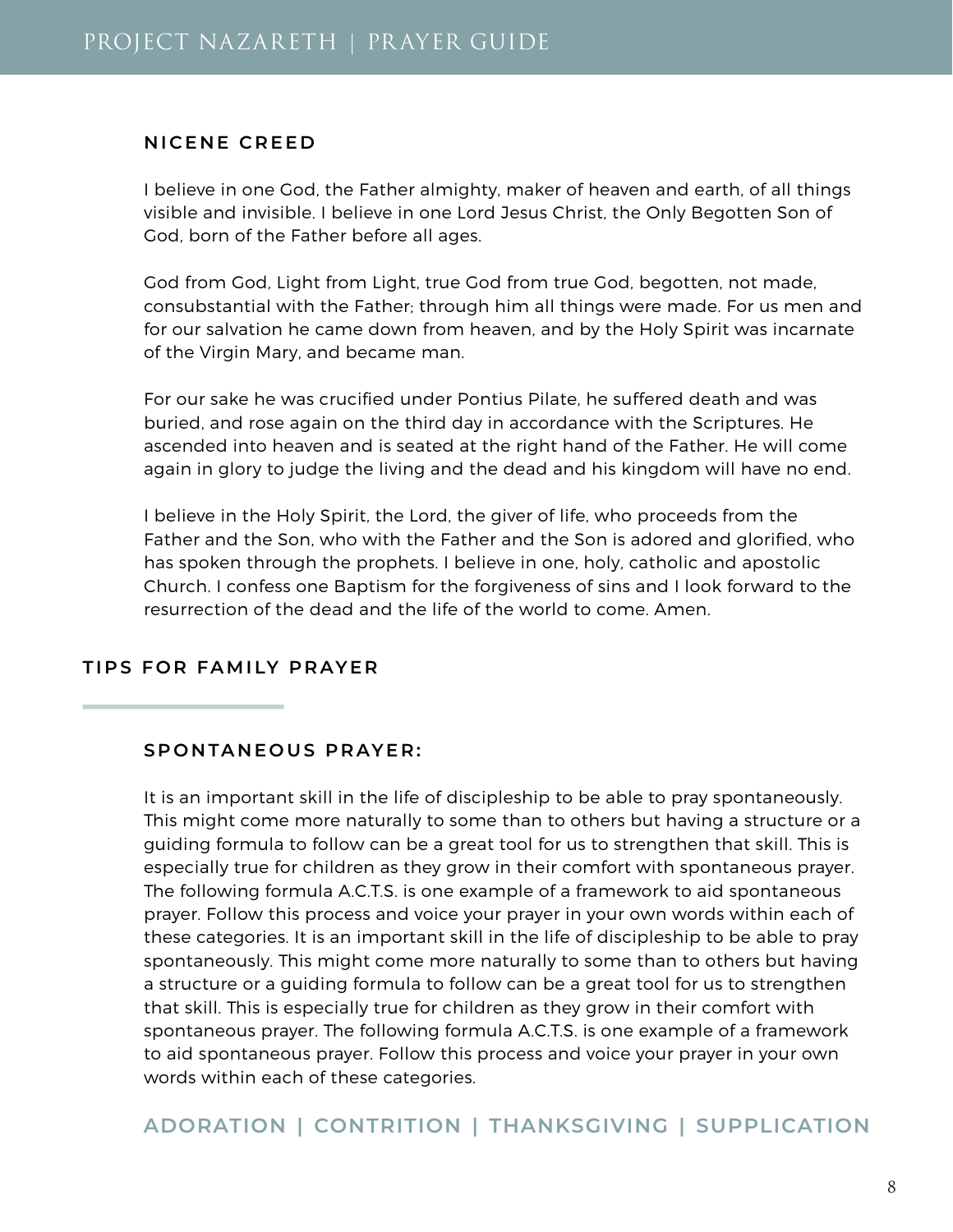#### **THE A.C.T.S. METHOD**

#### **Adoration:**

We offer some words to praise and adore God for how wonderful He is.

**Contrition:** Acknowledge where you have made bad choices and tell God you are sorry.

#### **Thanksgiving:**

Think of some things you are grateful for and thank God for them.

#### **Supplication:**

Ask God for the things that you need, and for the needs of others you want to pray for.

# **WITH SCRIPTURE:**

#### **Family Lectio Divina**

Lectio Divina is an ancient method of praying with Sacred Scripture in which we listen to God who speaks to us through His Word, and we respond with prayer and gratitude for the nourishment we have received. When we pray, often we fill our prayer time with our words to God, and don't give Him time to speak with us. In Lectio Divina, we begin by letting Him speak, and then we respond to what He has said. Saint Teresa of Avila defines prayer as "nothing else than an intimate sharing between friends." In Lectio Divina, prayer becomes a real dialogue with God through the Sacred Scriptures.

#### **THE TRADITIONAL FOUR STEPS OF LECTIO DIVINA ARE:**

**Lectio (Reading):** Initial reading of the text

**Meditatio (Meditation):**

Second reading, paying attention to what about it stands out to us

**Oratio (Prayer):** Dialogue with the Lord prompted by the meditatio

#### **Contemplatio (Contemplation):**

Third reading to savor God's Word in a spirit of thanksgiving

Lectio Divina is a great method for incorporating Scripture in both personal prayer and in prayer with others. In a family setting with young children, we recommend a simplified and somewhat guided approach, while still leaving space for your child to interact with God on their own. Don't force a rigid progressing through the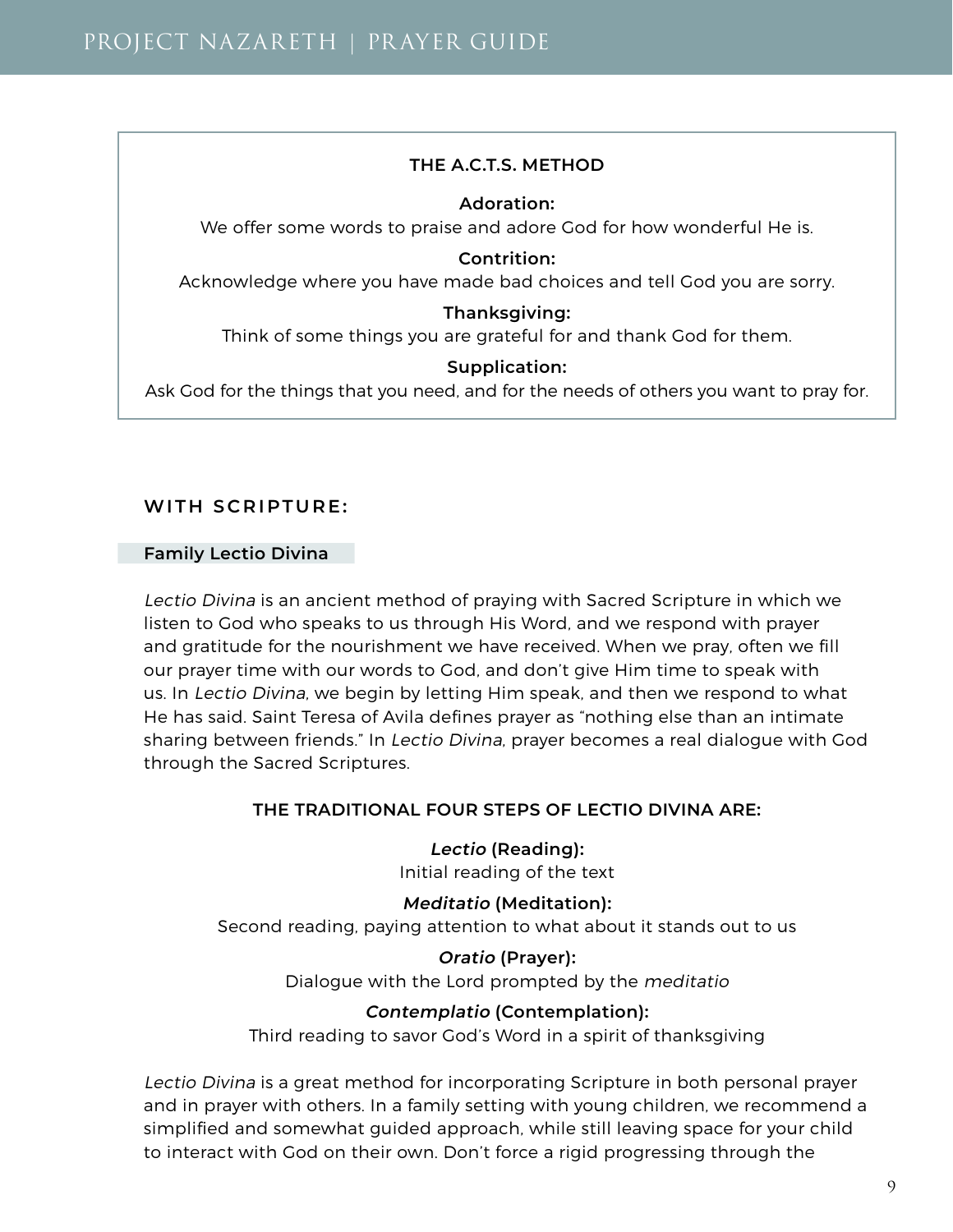four steps in a certain number of minutes, or even in that strict order, but try to help your child do the action of each step at some point during the time of Family Lectio Divina.

Focus on doing the lectio and meditatio out loud and together. Read the passage out loud to them and use picture bibles or other works of art related to the passage whenever it is applicable. Explain some of the context to help them understand what the passage is about and ask them questions to gauge their level of understanding, clarifying things as needed. Then ask them what has grabbed their attention, what stood out to them, or what their favorite part was to help them focus on a more narrow and more personal part of the passage.

To help children move into the oratio and contemplatio steps, ask them to consider why they think that particular part was most interesting to them, and encourage them to talk to God about that. This could be done as individuals silently, or you might help them formulate questions to ask God out loud together. Modeling this step is probably the most helpful thing you can do here. Contemplatio can be as simple as allowing for 30 seconds of silence to listen for God's response. While 30 seconds of actual silence might prove impossible with little ones, at least the parents and perhaps older children can model this in practice.

Keep it simple! If going through this process seems (or is) too complex in practice, the most important element to Lectio Divina is learning to hear God's voice through the reading of His inspired Word. If you can use even one or two of the suggestions above to help your child to do that, it will be well worth the effort. Remember, God has chosen you to be the person to best discern how to lead your child into a loving relationship with Him. Everything we do in their formation in the faith should point back to this purpose.

"Prayer is being on terms of friendship with God."

**St. Teresa of Avila**

# **INTERCESSION:**

Intercessory prayer is simply the act of praying for another person or asking another person to pray for us. As brothers and sisters in Christ, we have the ability and the responsibility to pray for one another, helping each other grow in our relationship with God and progress in the "art of living". Our unity with one another in the Mystical Body of Christ, is one that transcends the limitations of space and time. This means that we can count on and ask for the intercession of the saints in Heaven and even of Christ Himself, the most perfect intercessor between God and man. We can and should also pray for others here on Earth, as well as the souls in purgatory.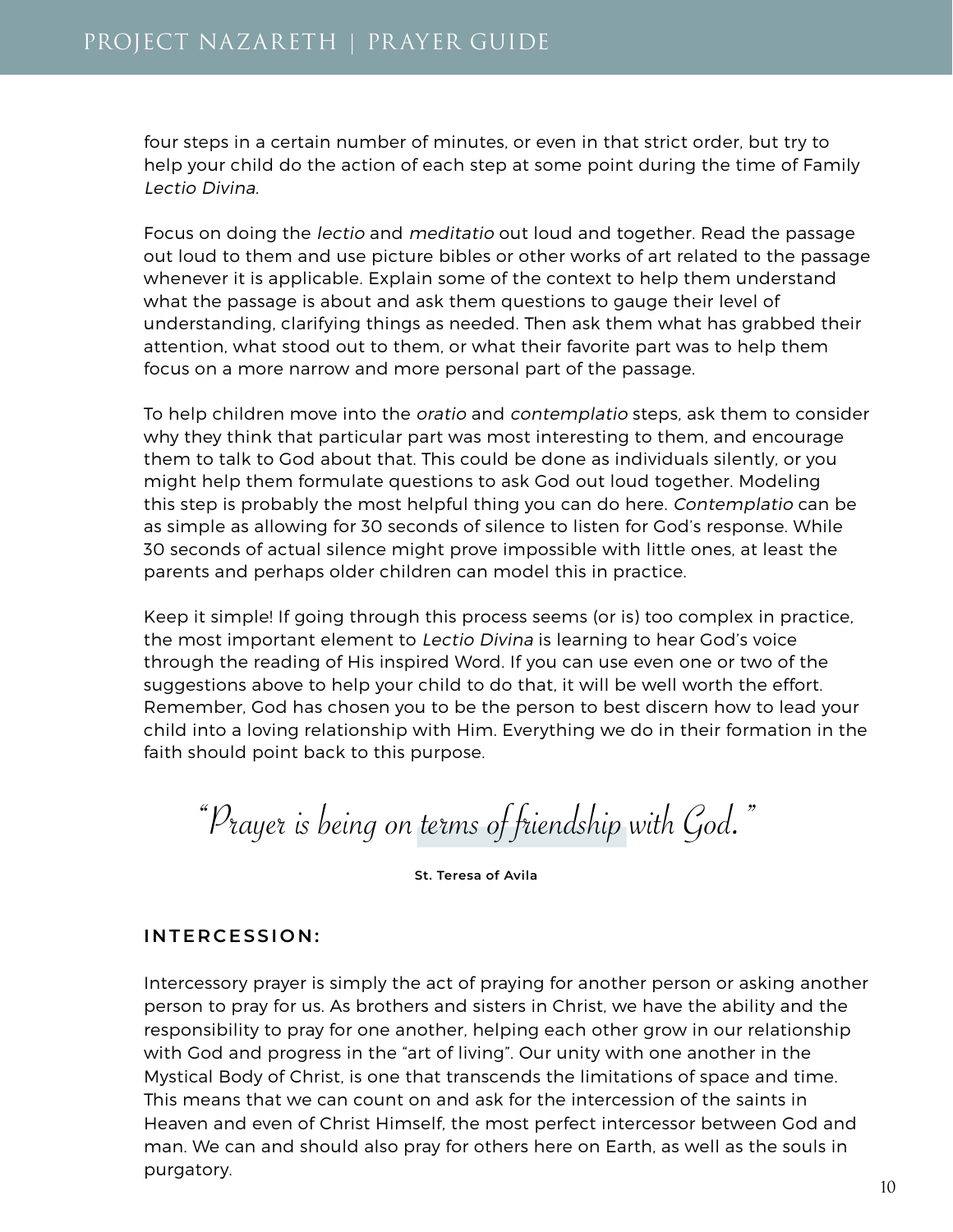Intercessory prayer can be done in formal ways, such as in various litanies of the saints (see an example on [CathFamily.org](https://cathfamily.org/the-mini-litany-of-saints/)), or in very informal and personal ways such as within a conversation with a friend. Many saints are invoked for particular causes such as St. Anthony (for finding lost items), St. Jude (for desperate situations), and St. Monica (for difficult family relations). You can search for various saints and their patronage at [Catholic.org.](https://www.catholic.org/saints/patron.php)

# **THROUGHOUT THE DAY:**

#### **In the morning**

#### Morning Offering

See page 4 for the traditional text, or consider using a simplified version with younger children such as: "To Jesus through Mary, I give you this day, all that I think, pray, do and say."

#### **At Noon**

The Angelus - See page 6. The Regina Caeli – Prayed during the Easter season. See page 6.

#### **At Night**

The Examen – Read about The Examen prayer below. Daily Blessing of Children – See page 5.

#### **The Examen**

In a busy life, it can be difficult to notice and reflect on what God is doing in our lives, how He is really acting. We can also be caught unaware by the ways the enemy would like to ensnare us. The Examen helps us recognize and accept God's grace, and to become of aware of and to reject the enemy's temptations.

In the Examen Prayer of St. Ignatius of Loyola, we pause in our day to note the movement of the spirits in our lives, to discern the good spirit (God's spirit, that which comes from God), from the bad spirit (the evil spirit, that which comes from the enemy). Following five steps, in just a few minutes you can stop to see the graces that God is giving you in your daily life. It's different than an "examination of conscience" that one may make at the end of the day, or prior to Mass or a sacramental Confession.

This is a prayer that is often prayed at the end of the day to reflect on the events that just occurred while they are still fresh. In reality, anytime of the day is fine,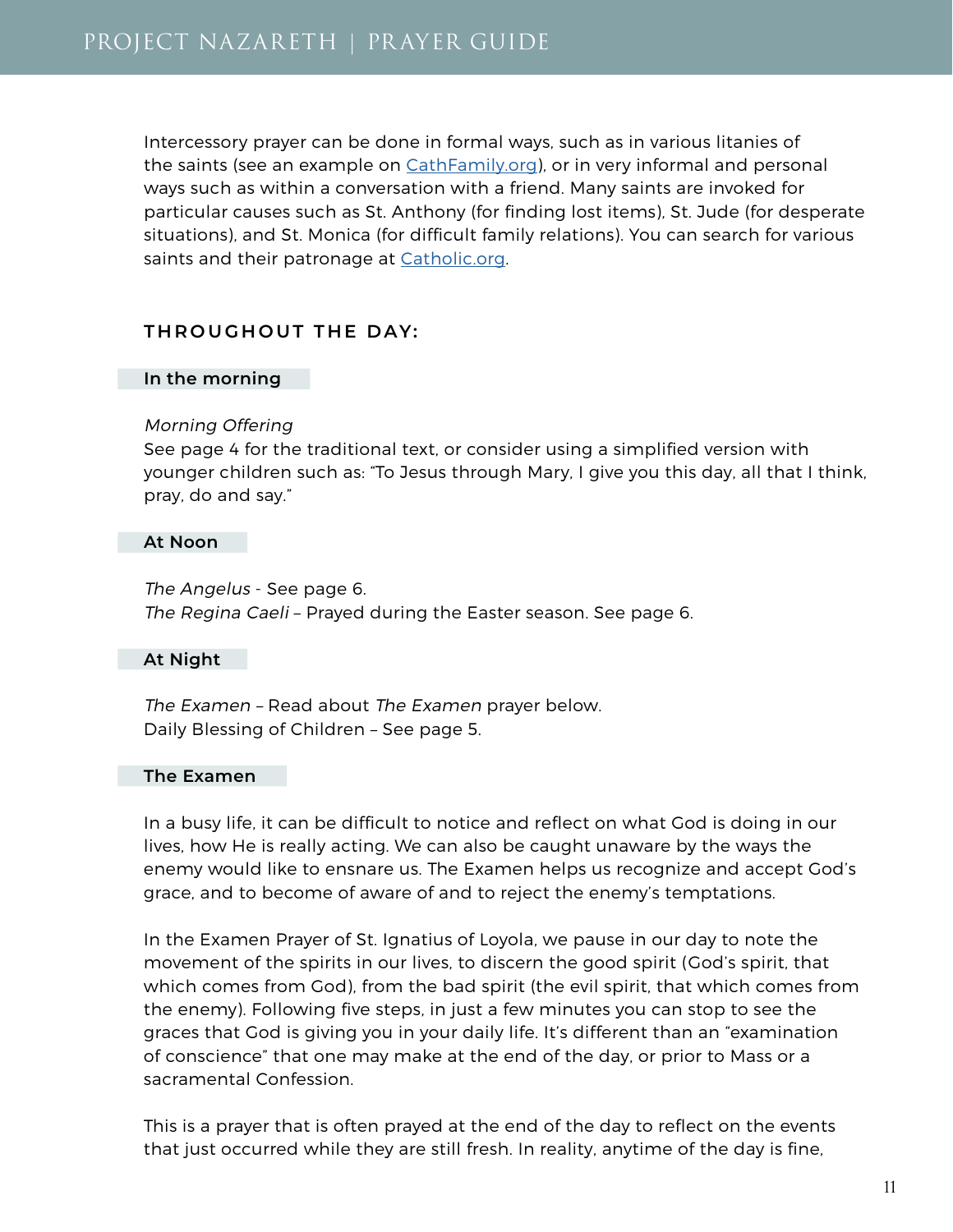but setting a regular time can create a fruitful prayer routine. In general, this prayer will usually take about 7-10 minutes but can also be done in as little as 5, or as many as 15 minutes. Finding a quiet place at home or anywhere quiet enough that will foster a prayerful review of the day is ideal. Some may find that writing down the salient items from the review step in a prayer journal can help them observe what God is doing in their lives. It can highlight things to thank God for, call attention to things you want to bring to confession or identify questions to bring to a priest.

Generally, the Examen is prayed individually, but it can be helpful to be accompanied and to share the prayer with others. Sometimes, husbands and wives may pray it together and find it a way to progress together in the spiritual life. Children may also join in and do a whole family examen. If so, it is recommended that a simplified version of reviewing the major events of the day with younger children be done with the goal of helping them to identify God's action in their daily life. This can begin with a simple spontaneous prayer inviting the Holy Spirit to help us see His work, and end with the recitation of the Our Father together without necessarily going through all five steps formally.

# **HOW TO PRAY THE EXAMEN**

There are five steps to the traditional examen prayer. Give yourself the freedom you need to enter into each of the five parts at your own pace.

# Transition:

I become aware of the love with which God looks upon me as I begin this examen.

# **Gratitude:**

I note the gifts that God's love has given me this day and I give thanks to God for them.

# **Review:**

With my God, I review the day. I look for the stirrings in my heart and the thoughts which God has given me this day. I look also for those which have not been of God. I review my choices in response to both, and throughout the day in general.

# **Forgiveness:**

I ask for the healing touch of the forgiving God who, with love and respect for me, removes my heart's burdens.

# **Renewal:**

I look to the following day and, with God, plan concretely how to live it in accord with God's loving desire for my life.

# Transition:

Aware of God's presence with me, I prayerfully conclude the examen, possibly with the Our Father or another similar prayer.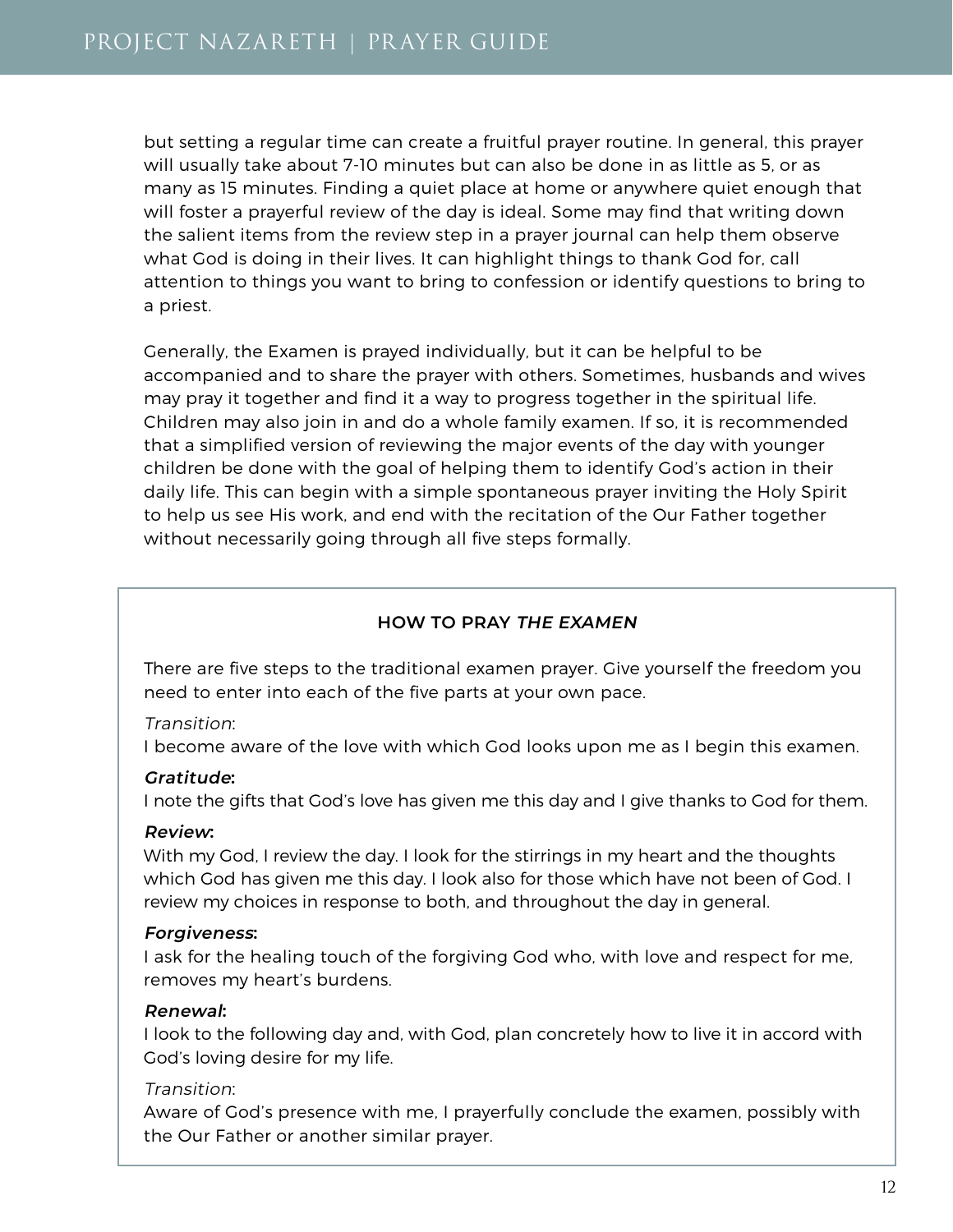#### **ON THE GO:**

#### **At the beginning of trips in the car**

#### Guardian Angel Prayer

Angel of God, my guardian dear, to whom God's love commits me here, ever this day, be at my side, to light and guard, rule and guide. Amen.

#### **Driving by a Catholic Church**

#### Sign of the Cross

In the name of the Father, and of the Son, and of the Holy Spirit. Amen. (Using your right hand, touch your forehead as you say "Father," your chest as you say "Son," your left shoulder as you say "Holy" and your right shoulder as you say "Spirit".)

#### **When you hear or see an emergency vehicle**

#### Hail Mary

Hail Mary full of Grace, the Lord is with thee. Blessed are thou amongst women and blessed is the fruit of thy womb Jesus. Holy Mary, Mother of God, pray for us sinners now and at the hour of our death. Amen.

# **ON THE BEADS:**

#### **The Rosary**

The Rosary is one of the most common Catholic devotionals, and perhaps the most popular and accessible method of meditative prayer through the intercession of Mary. It is usually prayed using a set of rosary beads, saying certain prayers on certain beads as you follow along. The Rosary is organized into five "decades"(or sets) of ten beads, and a new "mystery" is focused on during each decade. These mysteries are key events in the lives of Jesus and Mary and are organized into four different sets.

> **The Joyful Mysteries** include the **Annunciation** (when the angel Gabriel visited Mary); the **Visitation** (when Mary visited her cousin Elizabeth while pregnant); the **Nativity** (Jesus' birth); the **Presentation** (when Mary and Joseph brought the infant Jesus to the Temple); and the **Finding at the Temple** (when Mary found the child Jesus at the Temple after thinking him lost).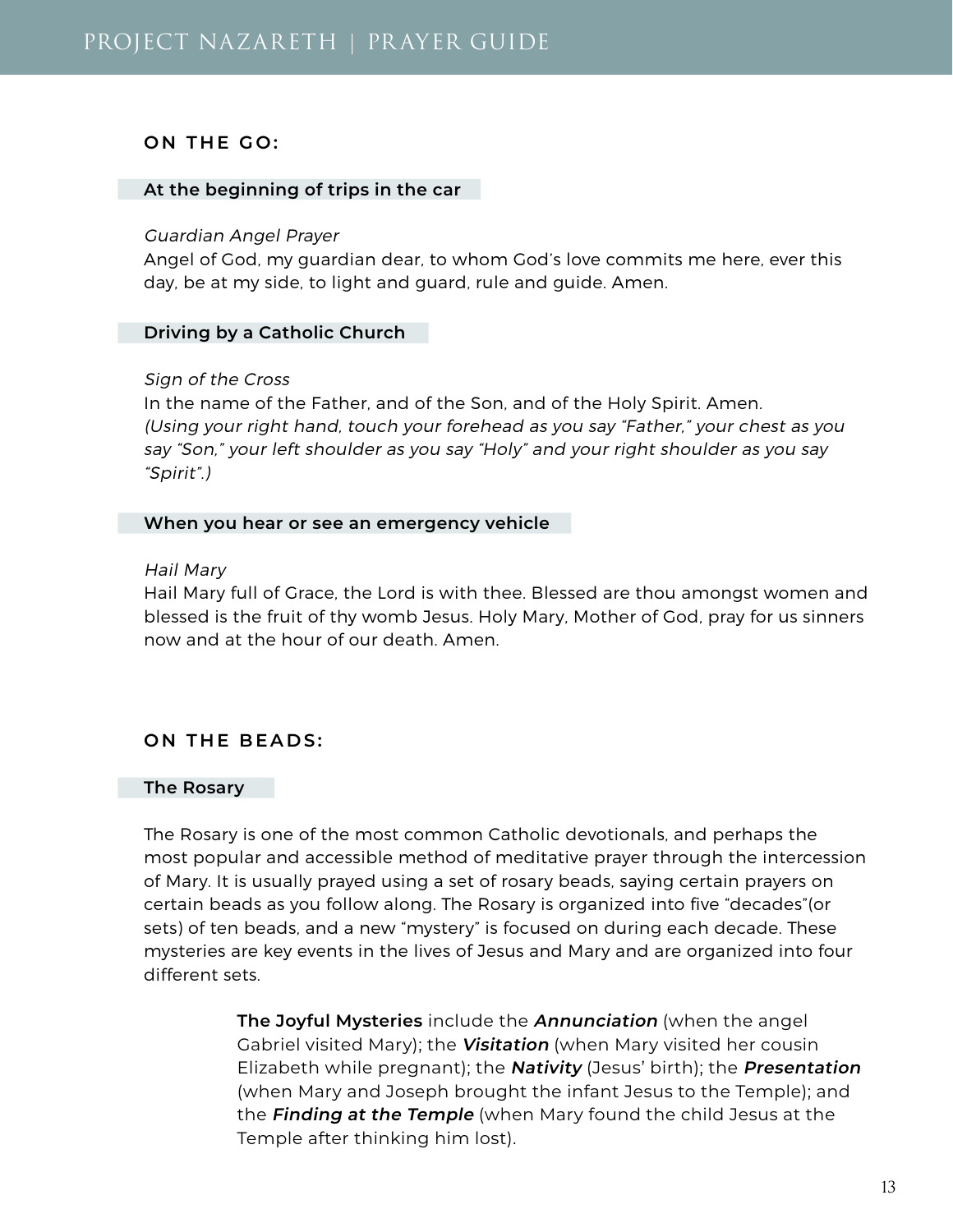**The Luminous Mysteries** include the **Baptism in the Jordan** (when Jesus was baptized by John the Baptist); the **Wedding at Cana** (when Jesus turned water into wine); the **Proclamation of the Kingdom** (Jesus describing the Kingdom of God); the **Transfiguration** (when Jesus appeared in glory with Moses and Elijah); and the **Institution of the Eucharist** (at the Last Supper).

**The Sorrowful Mysteries** include the **Agony in the Garden** (where Jesus was arrested); the **Scourging at the Pillar** (when Jesus was flogged); the **Crowning with Thorns** (when the guards placed a crown on Jesus' head); the **Way of the Cross** (Jesus carrying His cross); and the **Crucifixion and Death of Jesus** (when Jesus died on the cross).

**The Glorious Mysteries** include the **Resurrection** (when Jesus rose from the dead); the **Ascension** (when Jesus ascended into heaven); the **Descent of the Holy Spirit** (when the Holy Spirit came at Pentecost); the **Assumption** (when Mary was taken up to heaven); and the **Coronation of Mary** (when Mary was crowned as Queen of Heaven and Earth).

The prayers of the Rosary include: The Sign of the Cross, the Apostles Creed, the Our Father, the Hail Mary, the Glory Be, and the Hail Holy Queen. Sometimes people will also add the Fatima prayer after the Glory Be at the end of each mystery, and the St. Michael prayer after the Hail Holy Queen at the very end. The text for these prayers can be found at the beginning of this guide, and they are said on the corresponding beads illustrated to the left.

While praying the Rosary can be a very peaceful and meditative experience, that will almost never be the case when praying it with young children. But that's OK. It is still good to try to adapt this prayer to involve the little ones of our families, and there are many ways to do that. Some of the best tips are to start small, usually with just one decade, and build your way up, to use images of the mysteries THE to help keep focus, pray along with a video or audio recording that is kid friendly, and to HOLY not try to control too much. After trying out ROSARY different adaptations, sometimes it's best to just let the younger ones do their thing while the rest of the family continues to pray and model it for them. There are many websites with

8. Repeat each decade (steps 5, 6 & 7) starting with the Our Father until you reach the medal in the center.

7. On the chain before the next decade, pray the Glory Be & The Fatima Prayer

4. On the chain

before the next

bead, pray the

Glory Be.

1. On the crucifix, make the sign of the cross and then pray the Apostles' Creed.

9. Finish by praying the Hail, Holy Queen and

closing prayer.

6. Pray a Hail Mary on each of the 10 smaller bead.

5. On the large bead. meditate on the first mystery and pray the Our Father

3. Pray the Hail Mary on the following three small

2. On the first large bead, pray the Our Father.

beads.

www.TheCatholicKid.com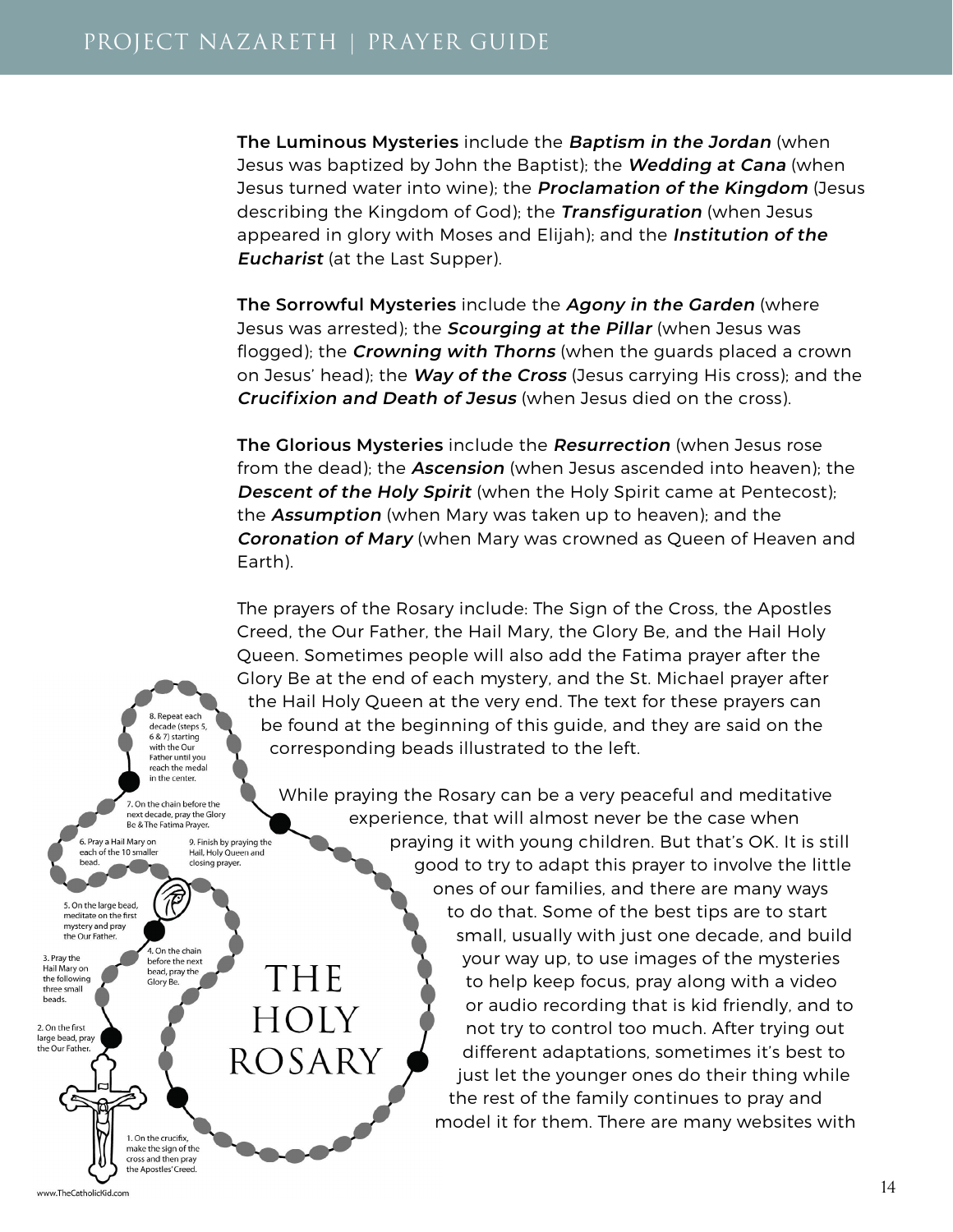more tips for family rosaries like [TeachingCatholicKids.com](https://teachingcatholickids.com) and [CatholicIcing.com](https://www.catholicicing.com), as well as other helpful sites like [ChewsLife.com](http://chewslife.com/) which sells baby friendly rosaries and has some great materials to help such as coloring pages and audio recordings for free.

#### **Divine Mercy Chaplet**

The Chaplet of Divine Mercy is recited using ordinary rosary beads of five decades. The Chaplet is preceded by two opening prayers from the Diary of Saint Faustina and followed by a closing prayer. It is traditionally prayed at 3:00 p.m. but may be prayed at any time.

Saint Faustina received extraordinary revelations from Jesus, who instructed the young Polish nun to record the experiences. She did so, compiling them in notebooks, which are known today as the Diary of Saint Maria Faustina Kowalska. The recordings within the Diary contain God's loving message of Divine Mercy and have since sparked a great movement and a strong and significant focus on the mercy of Christ. Within the Diary, Saint Faustina recorded an extraordinary experience in particular, in which she was gazing intently at a beautiful image of the Jesus, when He instructed her: "Paint an image according to the pattern you see, with the signature: Jesus, I trust in You." This has become a very popular image and viewing it while praying the Chaplet of Divine Mercy can greatly deepen the experience.

As the Catechism of the Catholic Church states, "Throughout the ages, there have been so-called 'private' revelations, some of which have been recognized by the authority of the Church...It is not their role to complete Christ's definitive Revelation, but to help live more fully by it in a certain period of history" (CCC 67). Therefore, when authenticated by the Catholic Church, as is the case with this devotion, private revelation is considered a help to the faith and shows its credibility precisely by leading the faithful back to definitive scriptural Revelation. Although not mandated by the Church, devotion to the Divine Mercy is not contrary to the faith and is an excellent practice for all faithful Catholics who freely choose to use it.

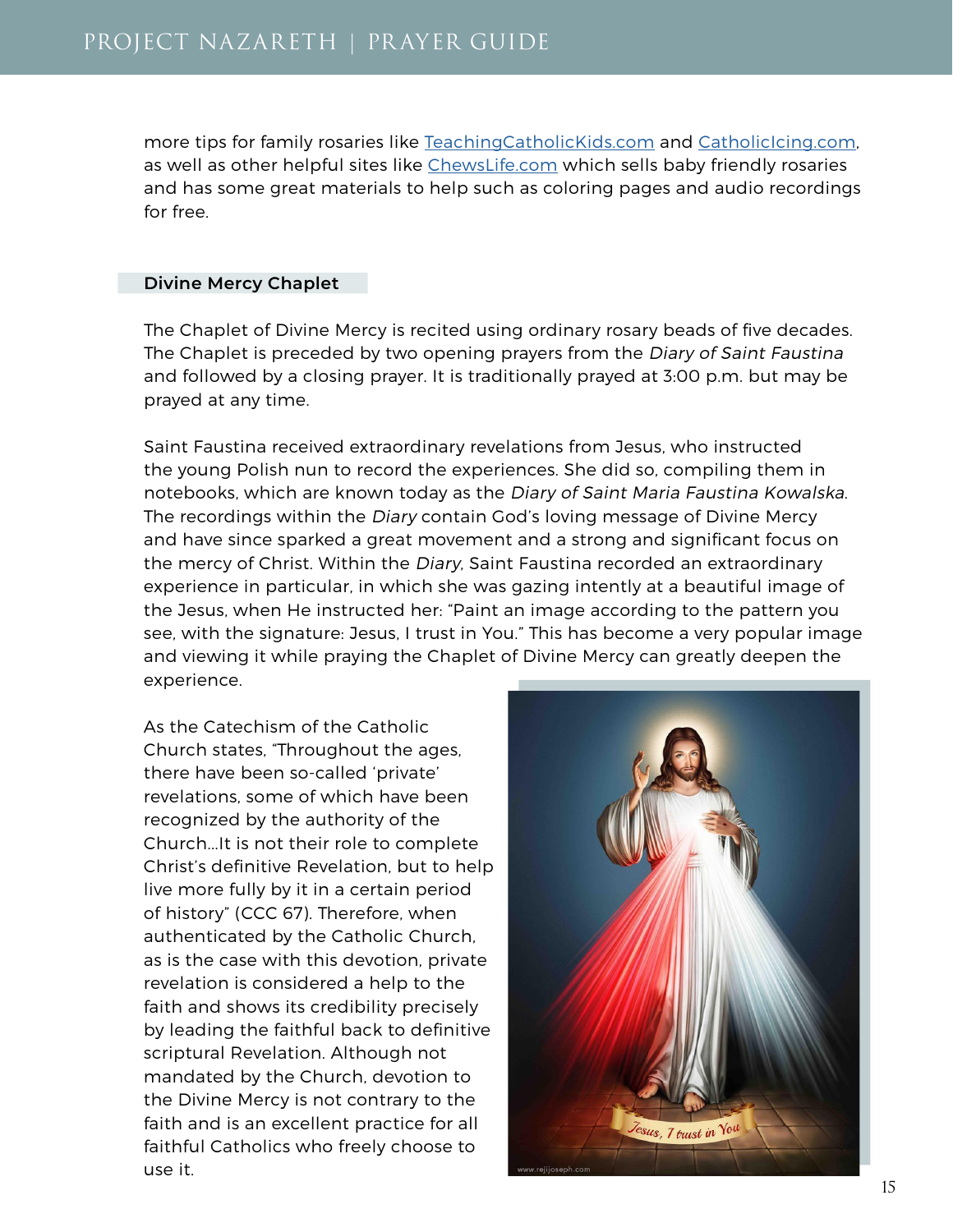# **HOW TO PRAY THE CHAPLET OF THE DIVINE MERCY**

1. Begin with the Sign of the Cross.

2. Optional Opening Prayers

**All:** You expired, Jesus, but the source of life gushed forth for souls, and the ocean of mercy opened up for the whole world. O Fount of Life, unfathomable Divine Mercy, envelop the whole world and empty Yourself out upon us. **Leader:** O Blood and Water, which gushed forth from the Heart of Jesus as a fountain of Mercy for us,

**Response:** I trust in You! (Repeat 3 times)

- 3. Our Father See page 3.
- 4. Hail Mary See page 3.

5. The Apostles' Creed – See page 7.

6. The Eternal Father (On the One Large Bead before Each Decade)

**Leader:** Eternal Father, I offer you the Body and Blood, Soul and Divinity of Your Dearly Beloved Son, Our Lord, Jesus Christ,

**Response:** in atonement for our sins and those of the whole world.

7. For the Sake of His Sorrowful Passion (On the Ten Small Beads of Each Decade) **Leader:** For the sake of His sorrowful Passion, **Response:** have mercy on us and on the whole world.

8. Repeat for the remaining decades with the same Leader/Response pattern: The "Eternal Father" (6) on the "Our Father" bead and then "For the sake of His sorrowful Passion" (7) on each of the following "Hail Mary" beads.

9. Conclude with the "Holy God"

**All:** Holy God, Holy Mighty One, Holy Immortal One, have mercy on us and on the whole world. (Repeat 3 times)

# 10. Optional Closing Prayer

**All:** Eternal God, in whom mercy is endless and the treasury of compassion, inexhaustible, look kindly upon us and increase Your mercy in us, that in difficult moments we might not despair nor become despondent, but with great confidence submit ourselves to Your holy will, which is Love and Mercy itself.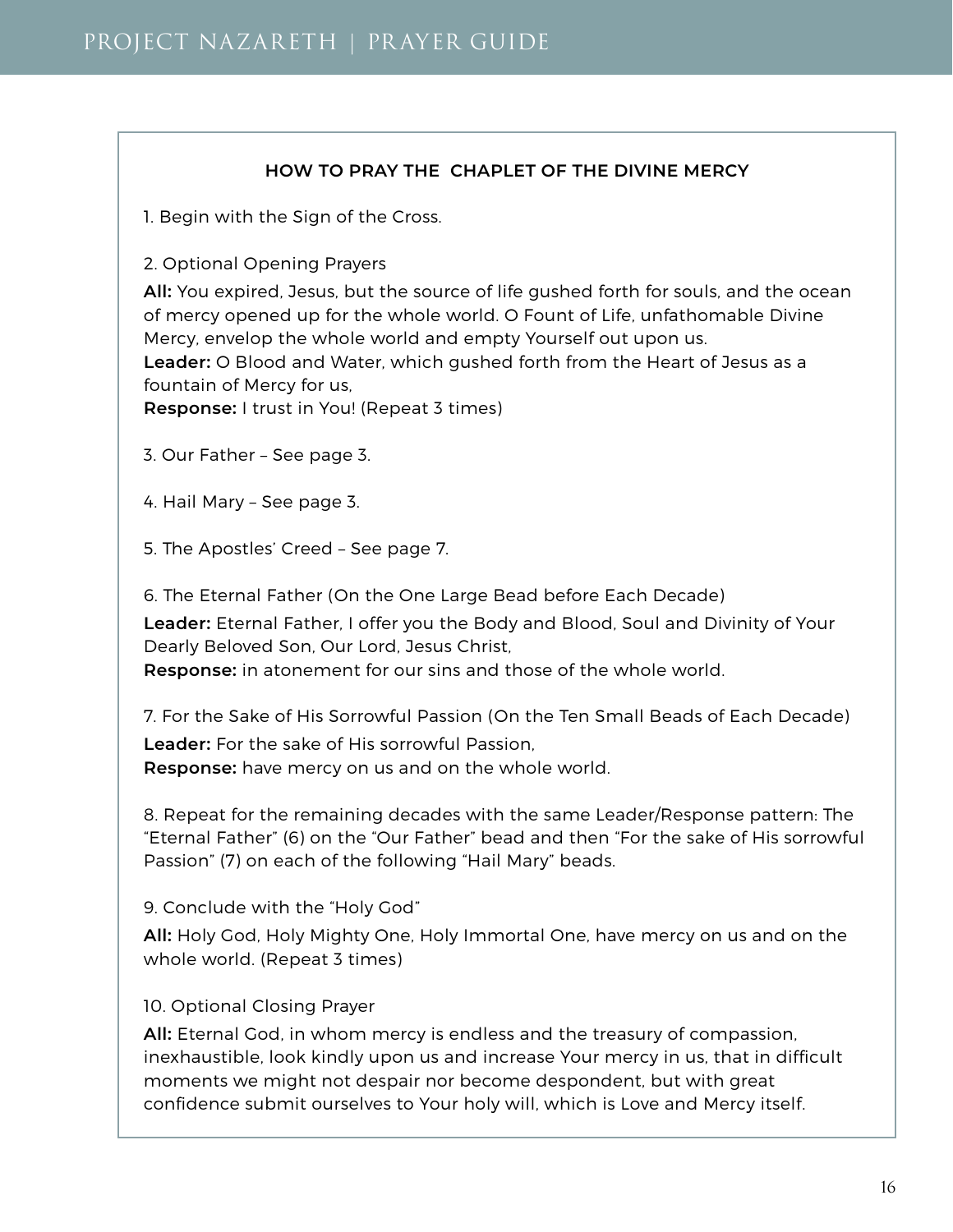#### **PRAYERS FROM THE SAINTS:**

A great connection can be made between the life of the saints and our own lives if we make their prayers our own. This is especially true and helpful for our children if we can incorporate such prayers into their learning about and celebrating particular saints. A couple examples of prayers that could be used when learning about and celebrating some popular saints include:

#### **Prayer of St. Francis**

Lord, make me an instrument of your peace: where there is hatred, let me sow love; where there is injury, pardon; where there is doubt, faith; where there is despair, hope; where there is darkness, light; where there is sadness, joy. O divine Master, grant that I may not so much seek to be consoled as to console, to be understood as to understand, to be loved as to love. For it is in giving that we receive, it is in pardoning that we are pardoned, and it is in dying that we are born to eternal life. Amen.

#### **Breastplate of St. Patrick**

Christ with me, Christ before me, Christ behind me, Christ in me, Christ beneath me, Christ above me, Christ on my right, Christ on my left, Christ when I lie down, Christ when I sit down, Christ when I arise, Christ in the heart of every man who thinks of me, Christ in the mouth of everyone who speaks of me, Christ in every eye that sees me, Christ in every ear that hears me.

# **QUICK REFERENCE FOR IMPORTANT LISTS**

# **THE 10 COMMANDMENTS** (EXODUS 20)

- 1. I am the Lord your God: you shall not have strange Gods before me.
- 2. You shall not take the name of the Lord your God in vain.
- 3. Remember to keep holy the Lord's Day.
- 4. Honor your father and your mother.
- 5. You shall not kill.
- 6. You shall not commit adultery.
- 7. You shall not steal.
- 8. You shall not bear false witness against your neighbor.
- 9. You shall not covet your neighbor's spouse.
- 10. You shall not covet your neighbor's goods.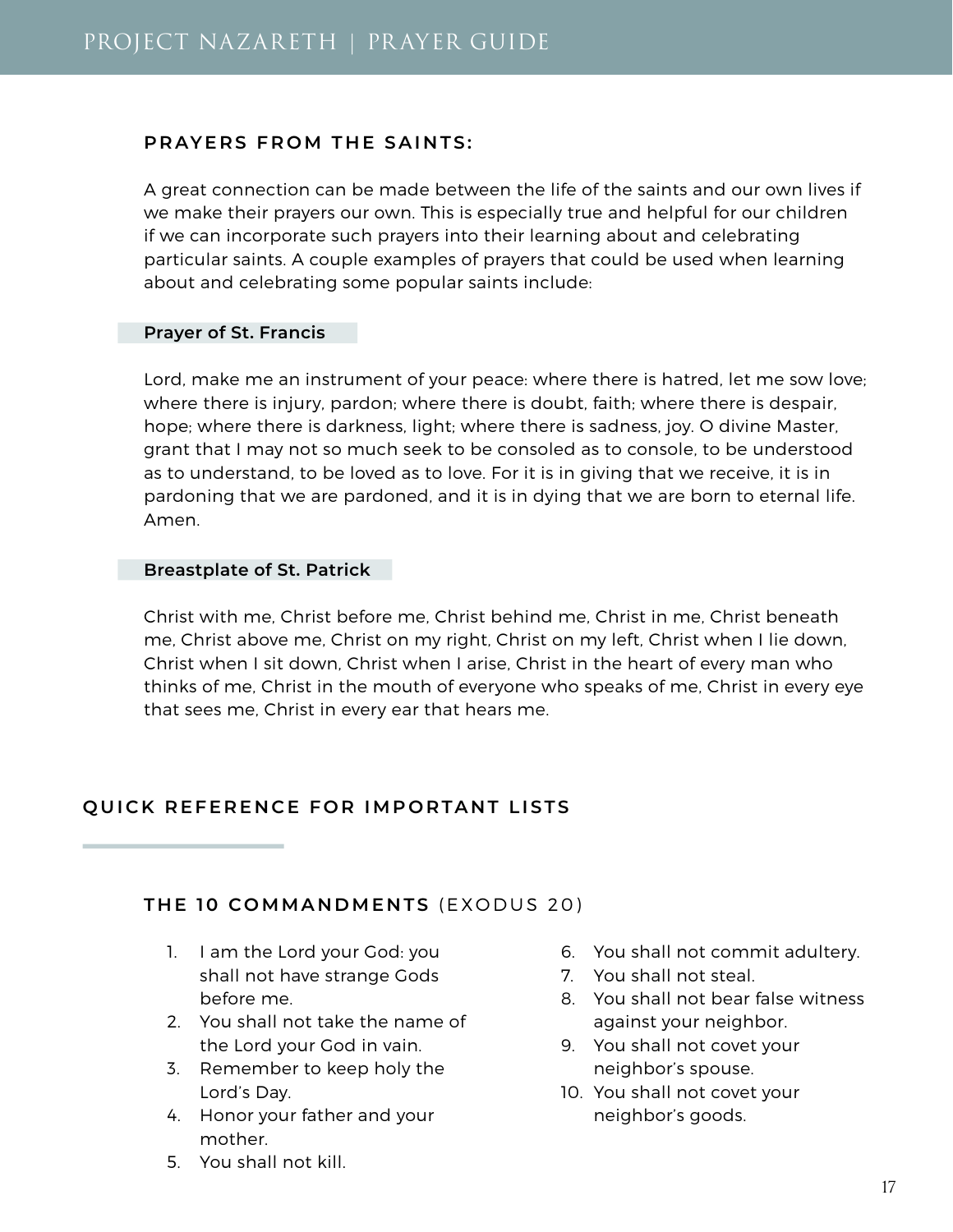# **THE 7 SACRAMENTS** (CCC 1210-1211)

#### The Sacraments of Initiation

- 1. Baptism
- 2. Confirmation
- 3. The Eucharist

The Sacraments of Healing

- 4. Penance
- 5. Anointing of the Sick

The Sacraments at the Service of Communion

- 6. Marriage
- 7. Holy Orders

"The Sacraments are the **salvation** of those who use them rightly..."

ST. AUGUSTINE

# **THE 5 PRECEPTS OF THE CHURCH** (CCC 2042-2043)

- 1. You shall attend Mass on Sundays and holy days of obligation and rest from servile labor.
- 2. You shall confess your sins at least once a year.
- 3. You shall receive the sacrament of the Eucharist at least during the Easter season.
- 4. You shall observe the days of fasting and abstinence established by the Church.
- 5. You shall help to provide for the needs of the Church.

# **THE BEATITUDES** (MATTHEW 5:3-10)

Blessed are the poor in spirit, for theirs is the kingdom of heaven.

Blessed are they who mourn, for they will be comforted.

Blessed are the meek, for they will inherit the land.

Blessed are they who hunger and thirst for righteousness, for they will be satisfied.

Blessed are the merciful, for they will be shown mercy.

Blessed are the clean in heart, for they will see God.

Blessed are the peacemakers, for they will be called children of God.

Blessed are they who are persecuted for the sake of righteousness, for theirs is the kingdom of heaven.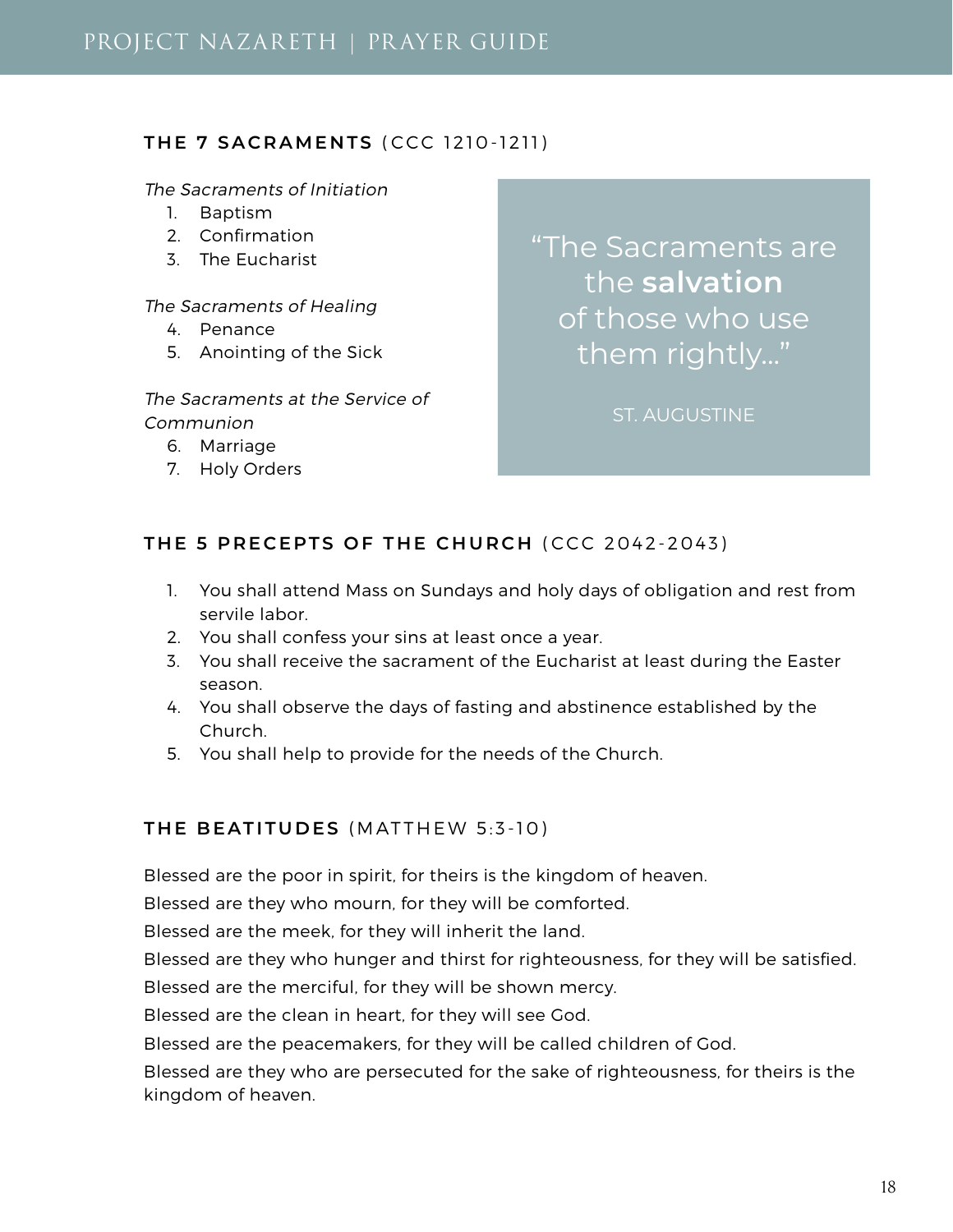# PROJECT NAZARETH | PR AYER GUIDE

# **THE CORPORAL WORKS OF MERCY** (CCC 2447)

Feed the hungry Shelter the homeless Clothe the naked Visit the sick and imprisoned Bury the dead Give alms to the poor

# **THE SPIRITUAL WORKS OF MERCY** (CCC 2447)

Admonish the sinner Instruct the ignorant Counsel the doubtful Comfort the sorrowful Bear wrongs patiently Forgive all injuries Pray for the living and the dead

# **THE CARDINAL VIRTUES** (CCC 1805-1809)

Prudence **Justice** Fortitude

**Temperance** 

# **THE THEOLOGICAL VIRTUES** (CCC 1812-1829)

Faith Hope Charity (love)

# **THE 7 CAPITAL SINS** (CCC 1866)

Pride Avarice (greed) Envy Anger Lust Gluttony Sloth (laziness)